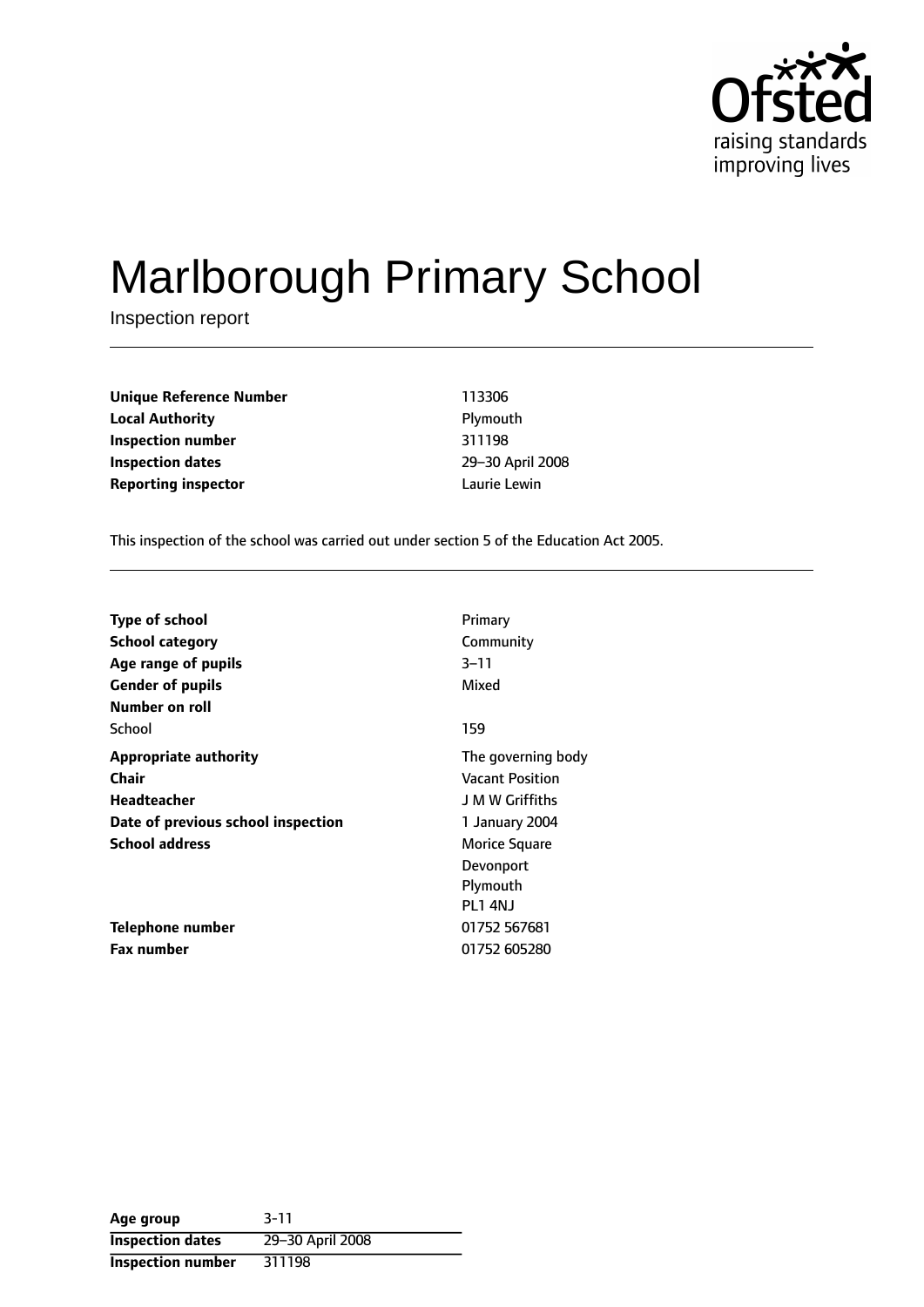.

This document may be reproduced in whole or in part for non-commercial educational purposes, provided that the information quoted is reproduced without adaptation and the source and date of publication are stated.

Further copies of this report are obtainable from the school. Under the Education Act 2005, the school must provide a copy of this report free of charge to certain categories of people. A charge not exceeding the full cost of reproduction may be made for any other copies supplied.

<sup>©</sup> Crown copyright 2008

Website: www.ofsted.gov.uk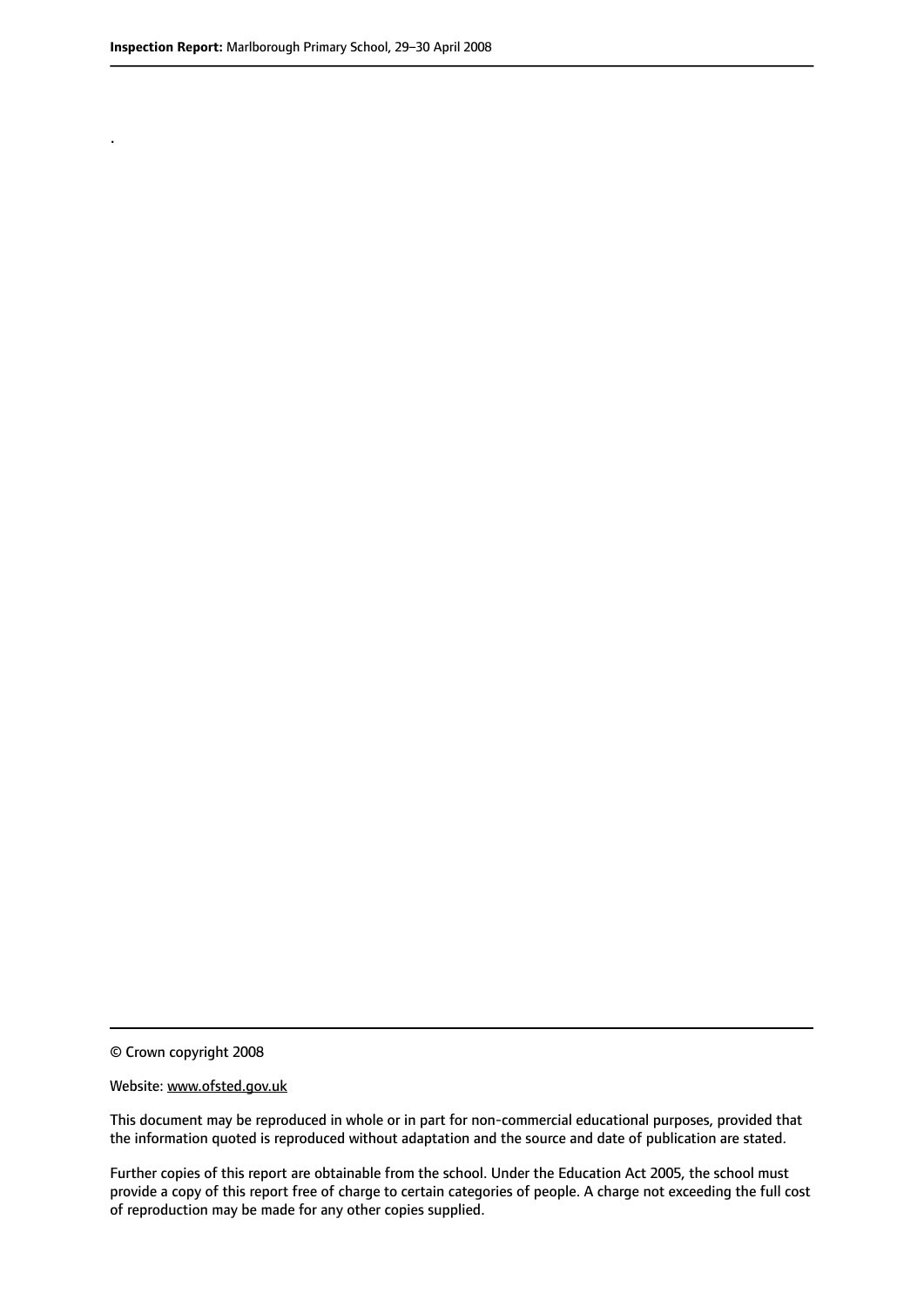## **Introduction**

The inspection was carried out by two Additional Inspectors.

#### **Description of the school**

This is a smaller than average primary school. The proportion of pupils known to be eligible for free school meals is well above the national average. The attainment of children is very low when they start school. Most of the pupils are White British, with a few from a range of other cultural backgrounds. The proportion of pupils with learning difficulties and/or disabilities is well above the national average. The school has the following accreditations: Healthy School, International Award, local authority Inclusion Kitemark, Active Mark and Artsmark.

#### **Key for inspection grades**

| Grade 1 | Outstanding  |
|---------|--------------|
| Grade 2 | Good         |
| Grade 3 | Satisfactory |
| Grade 4 | Inadequate   |
|         |              |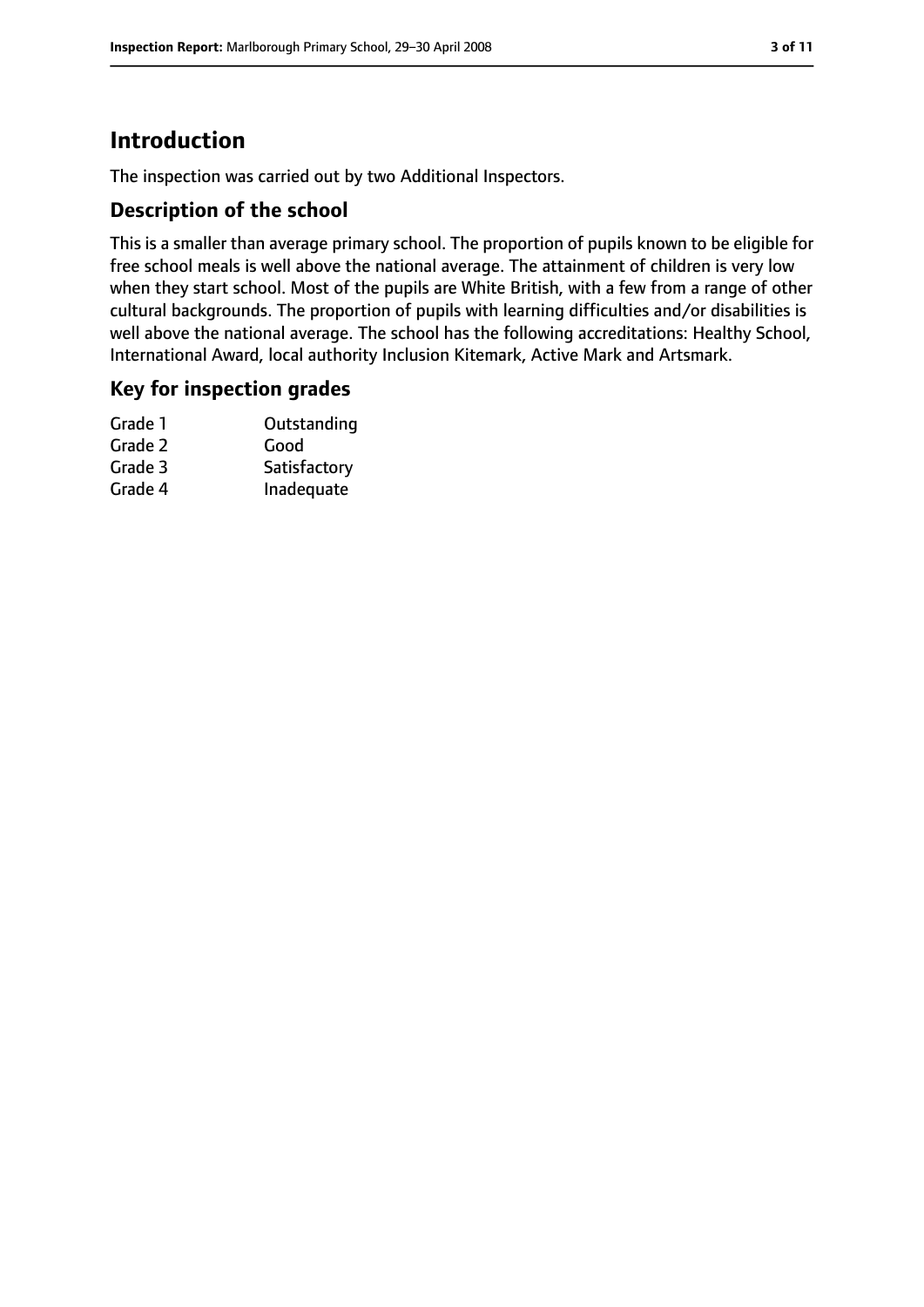### **Overall effectiveness of the school**

#### **Grade: 3**

This is a satisfactory and improving school. Good leadership and management have helped staff engage strongly with the local authority's intensive support programme, the local area regeneration scheme and initiatives from the local excellence cluster. The work done using this support is now paying off so that pupils' standards and achievement have improved and continue to do so in the current year. As a result, although standards remain well below average by the end of Year 6, the achievement of the pupils is now satisfactory overall and there are many signs of emerging good progress across the school. For example, recent reorganisation in the Foundation Stage now enables staff to make good provision that ensures children get off to a strong start in school and make good progress.

Teaching has improved significantly over the last 18 months and is satisfactory overall, with pockets of good and occasionally outstanding teaching across the school. At the heart of the success in improving pupils' progress has been the improved use of assessment information by teachers to ensure that tasks more closely match pupils' needs. However, there remain occasions when work provided in lessons does not sufficiently match the needs of higher attaining pupils. As a result, the progress of these individuals is not always as rapid as it could be. Teachers monitor the progress of pupils with learning difficulties and/or disabilities very carefully and ensure that individuals receive the right kind of support to help them progress. Teaching assistants play a valuable role in helping these pupils make satisfactory progress. Appropriate records are kept to show the overall progress that pupils with learning difficulties and/or disabilities make. However, these records do not always show enough detail about short-term progress made to help teachers plan activities as precisely as they could do for these individuals.

The curriculum provides a wide range of activities, trips and visitorsthat enlivens pupils' learning and ensures that they enjoy their time in school. The school has excellent systems to ensure the pupils are well cared for at all times. The welcoming, friendly and nurturing atmosphere throughout the school ensures that all individuals feel safe and become confident learners. Pupils' personal development, including their spiritual, moral, social and cultural awareness, is good. They behave well and are usually very supportive of one another. Good relationships flourish throughout the school. Pupils have an excellent understanding about how to keep themselves fit and healthy, with healthy eating apparent at lunch and snack times. Pupils are given satisfactory academic guidance. Good work has been done by staff to establish targets for pupils. However, the targets set for their performance in end of year national tests are not as challenging as they could be.

There is a strong feeling of camaraderie between staff and a high level of commitment and enthusiasm to improve the school as much as possible. As a result, the school is now beginning to move forward at a good pace with improving standards and educational provision. The senior management team are working very dynamically alongside the headteacher to keep the momentum of recent initiatives flowing and to maintain the clear direction of improvement. The headteacher has done an excellent job of tapping into all possible external support. He ensures that the school engages as much as possible with the parents, the local community and all partnership organisations. This has resulted in boosting relationships in the community strongly and maximising chances to get parents involved in their children's learning. The school accurately evaluates its own performance and the recent trend of good improvement along with clear development plans indicates that there is much potential for this improvement to be sustained.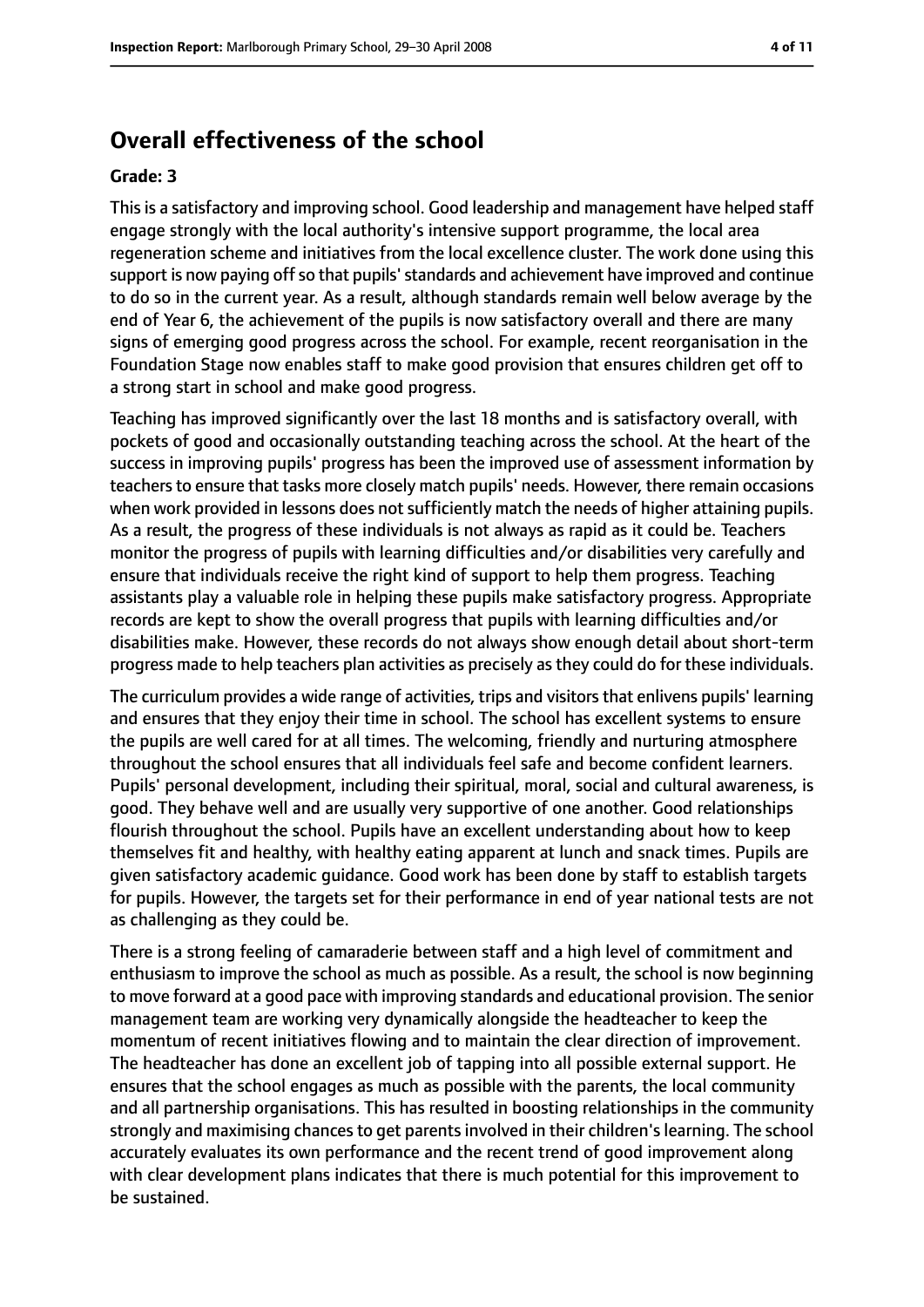### **Effectiveness of the Foundation Stage**

#### **Grade: 2**

Children enjoy their time in the Nursery and Reception classes because of the wide range of interesting practical activities provided for them. Recent reorganisation of this part of the school has improved the provision. Staff work very well together as a team. They provide a good balance between activities that allow children to explore independently and activities that are led by an adult. Staff have established good systems to track children's progress and they use the information well to match tasks closely to the needs of all individuals. The improvements made in this part of the school mean that the current cohort of children are on course to achieve below the expected level by the end of the Foundation Stage, representing significantly higher standards than have been achieved in recent years. Also, this marks significant improvement from their very low attainment when they started school. However, the progress of higher attaining children is not as rapid as it could be. This is because not enough emphasis is placed on extending their literacy and numeracy skills before they start Year 1.

#### **What the school should do to improve further**

- Ensure that work is always pitched at the right level for higher attaining pupils.
- Set more challenging targets for pupils to aim at.
- Develop clear systems to show the short-term progress made by pupils with learning difficulties and/or disabilities.

A small proportion of the schools whose overall effectiveness is judged satisfactory, but which have areas of underperformance, will receive a monitoring visit by an Ofsted inspector before their next section 5 inspection.

### **Achievement and standards**

#### **Grade: 3**

Over the last 18 months, a raft of initiatives based around the school's involvement in the local authority's intensive support programme has brought about significant improvements to standards and achievements. Test results and work in pupils' books this year show that standards and achievement have improved and continue to do so. More and more good progress is becoming apparent across the school in lessons and pupils' work. Nonetheless, although standards are improving they remain well below average by the end of Year 6, reflecting previous underachievement that is now being tackled rigorously. While much good work has been done to improve the progress of lower attainers, standards are depressed overall because higher attaining pupils do not always reach the levels of which they are capable. The good achievement now established with children in the Foundation Stage provides a strong platform for staff to continue the drive to raise standards further across the rest of the school.

### **Personal development and well-being**

#### **Grade: 2**

'I like school' … 'It's good here' … 'everyone tries to help you' … 'there is always interesting stuff to do'. These were just a few of the comments from pupils that reflected the very positive feel that most of them have about school life. All of those spoken to said that they feel happy to talk to someone in school if they have a problem. Most pupils behave well. A few individuals sometimes struggle with their behaviour, but respond well to the help and support given to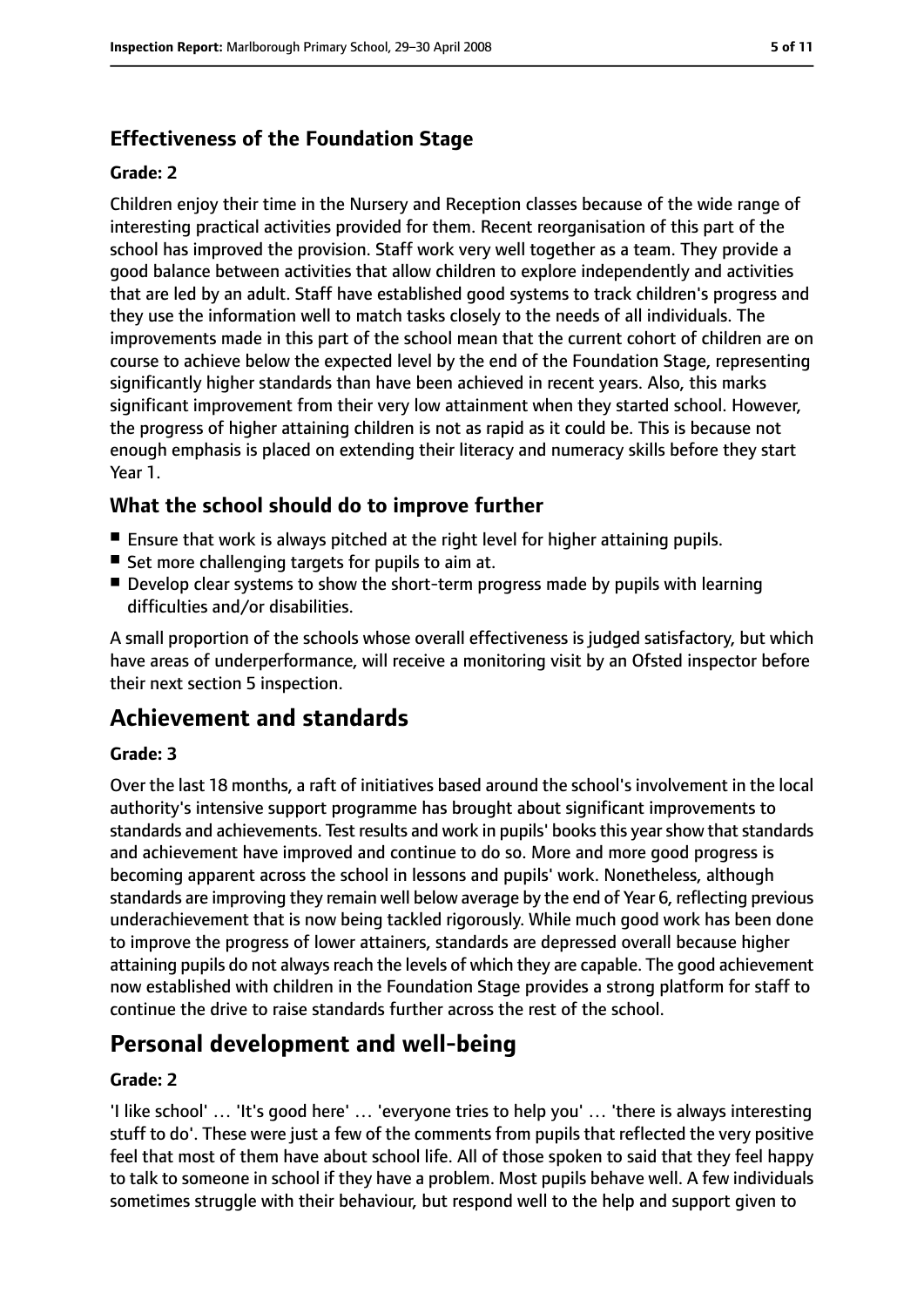them by the staff. Pupils enjoy school and most of them have a good attendance record. However, attendance is satisfactory overall because of a few families who do not ensure their children attend as regularly as they should do. The school does all that it can to improve the situation in these cases.

Through activities such as the well acclaimed dance performances, charity fund raising work, and the good work of the school council, pupils gain a good awareness and experience of contributing to the immediate and wider community. Through the wide range of responsibilities they are given and the strong encouragement and guidance they receive, pupils develop a good level of independence and confidence. Although they have good team building experiences and develop good social awareness, the current low level of basic skills achieved means that pupils are not sufficiently prepared to ensure their full success in the future.

### **Quality of provision**

### **Teaching and learning**

#### **Grade: 3**

Through lots of opportunities for training, teachers have improved their skills over the last 18 months. This has helped them to improve the learning opportunities and accelerate the progress of pupils. Teachers and teaching assistants are especially good at managing pupils' behaviour in order to get the best out of them. The nurture class is a good example of this, with a very caring and understanding approach successfully applied to help pupils with behavioural difficulties recover their self-esteem and get back on track with their learning. Teachers plan lessons carefully to make sure that tasks are interesting and engaging for pupils. The good work done with implementing assessment systems and using the information gained has helped them improve the match of work to pupils' needs. However, there remain occasions when expectations for higher attaining pupils are not set high enough. Staff have worked successfully to implement projects that engage lower attaining boys to a greater extent, for example, by working alongside the education facilities offered by Plymouth Argyle Football Club.

#### **Curriculum and other activities**

#### **Grade: 3**

The curriculum helps pupils to build steadily on what they have already learnt, although there are some missed opportunities to extend the learning of the higher attaining pupils. Nevertheless, from the Foundation Stage through to Year 6, staff give full coverage to all of the required areas of learning. In addition, a good range of extra activities is provided to boost pupils' learning and interest. A well embedded programme for covering pupils' personal, health and social education promotes pupils' personal development very effectively. There are not enough clear planned links between different areas of the curriculum. As a result, opportunities are sometimes missed to extend pupils' English, mathematics and information and communication technology skills in other subjects.

#### **Care, guidance and support**

#### **Grade: 3**

The school is extremely vigilant in all areas connected with ensuring pupils' safety. The pastoral care of all individuals is excellent with the staff having a very perceptive understanding of pupils' individual needs and strong skillsin catering sensitively for these. Staff establish excellent relationships, not only with the pupils, but also with their parents and carers and, in this way,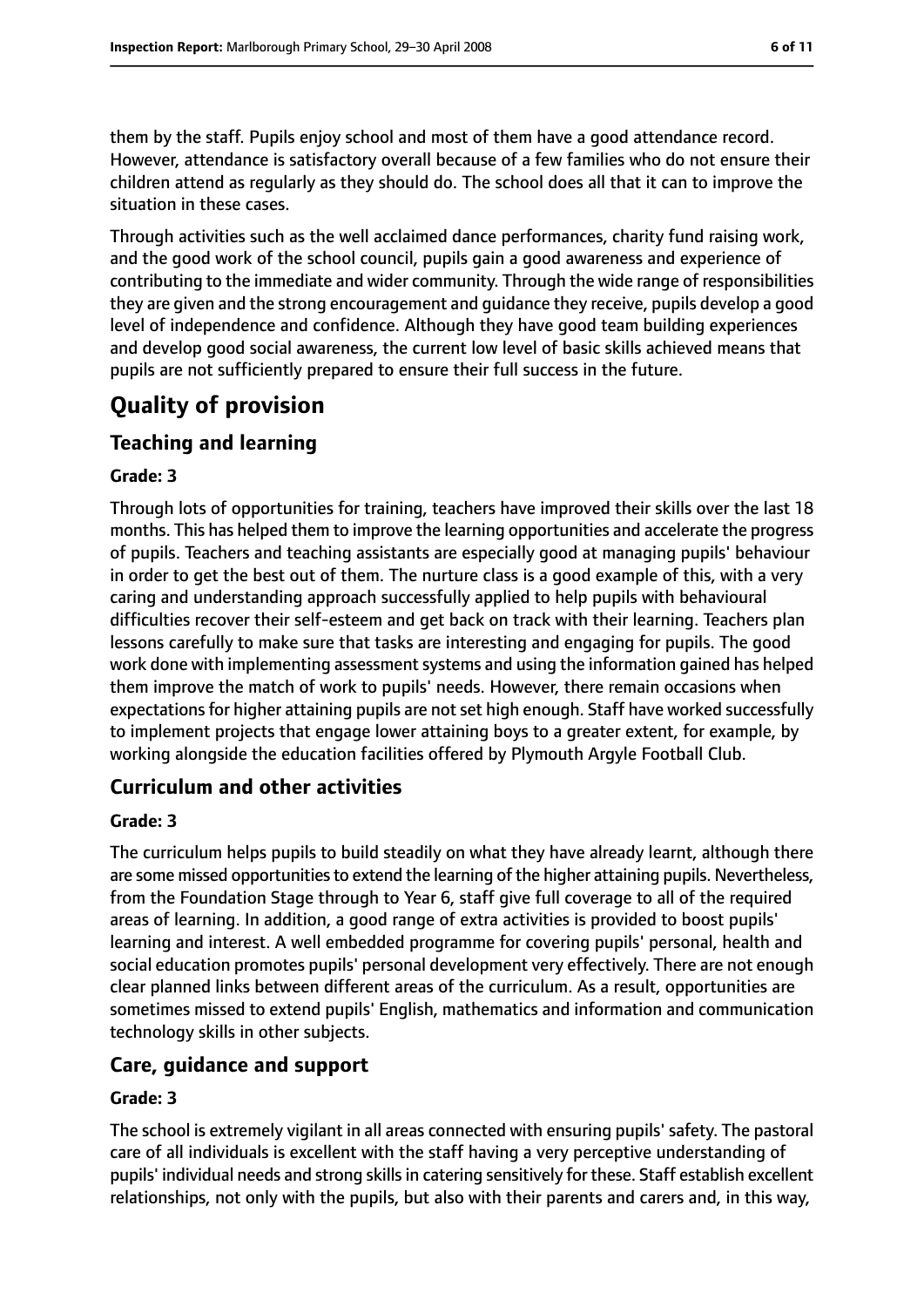give good support for pupils' personal development. Appropriate systems are in place to ensure that all pupils with learning difficulties and/or disabilities receive the right kind of support, with the teaching assistants showing good skills in working with individuals and groups of pupils. Very effective use is also made of outside support agencies as required. However, the current system for recording how well these pupils are getting on does not show enough detail about short-term progress to help staff give precise academic guidance for these individuals. Also, targets set for the achievement of higher attaining pupils are not always as challenging as they could be.

### **Leadership and management**

#### **Grade: 2**

The headteacher does a very good job of providing an atmosphere in the school that gets the staff working together as a strong team. He is also very good at encouraging individual members of staff, thus enabling them to make the best use of their skills and expertise. Drawing on a wide range of external support, he has galvanised staff into action in recent times to move forward with initiatives to improve teaching and pupils' standards. The staff have been inspired by their recent success in improving pupils' standards and achievement. Clear plans for the future keep the focus very firmly on continuing this progress. English, mathematics and science coordinators have done a good job in formulating action plans and supporting their colleagues with school improvement initiatives. All staff are very well deployed to maximise their effectiveness in supporting pupils' learning. The recent reorganisation of provision and staffing in the Foundation Stage is a good example of how the school is deploying staff very effectively to improve standards and achievement. The school's journey in recent times has seen improved use of performance data to help ratchet up expectations of what pupils can achieve. However, targets are still not set high enough, particularly in terms of ensuring that higher attaining pupils reach the levels of which they are capable. Governors carry out their roles satisfactorily. They are well informed and provide full support for the headteacher and staff. However, their roles in monitoring the school's work on a regular basis, through lesson observations, for example, are not as well developed as they could be.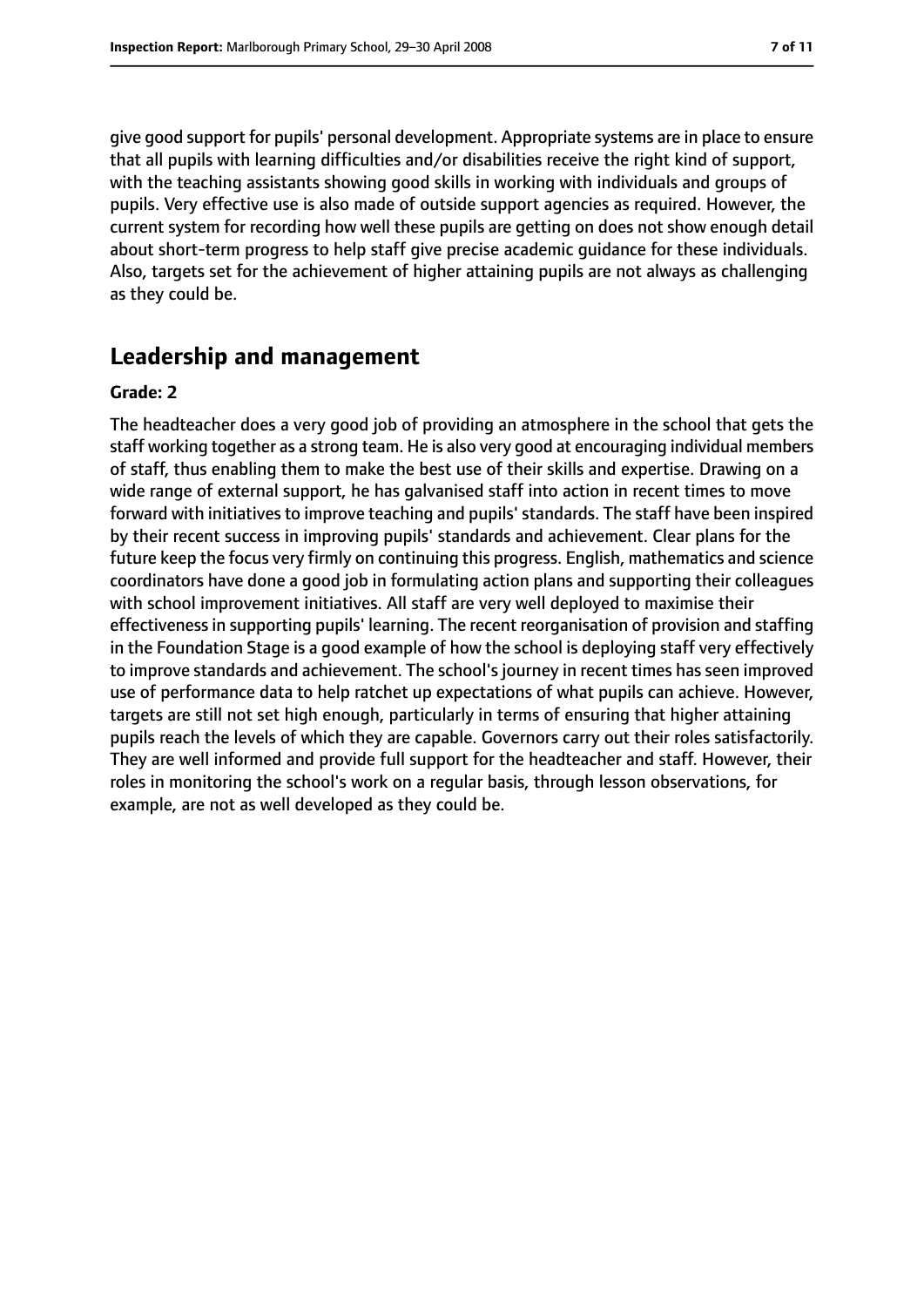**Any complaints about the inspection or the report should be made following the procedures set out in the guidance 'Complaints about school inspection', which is available from Ofsted's website: www.ofsted.gov.uk.**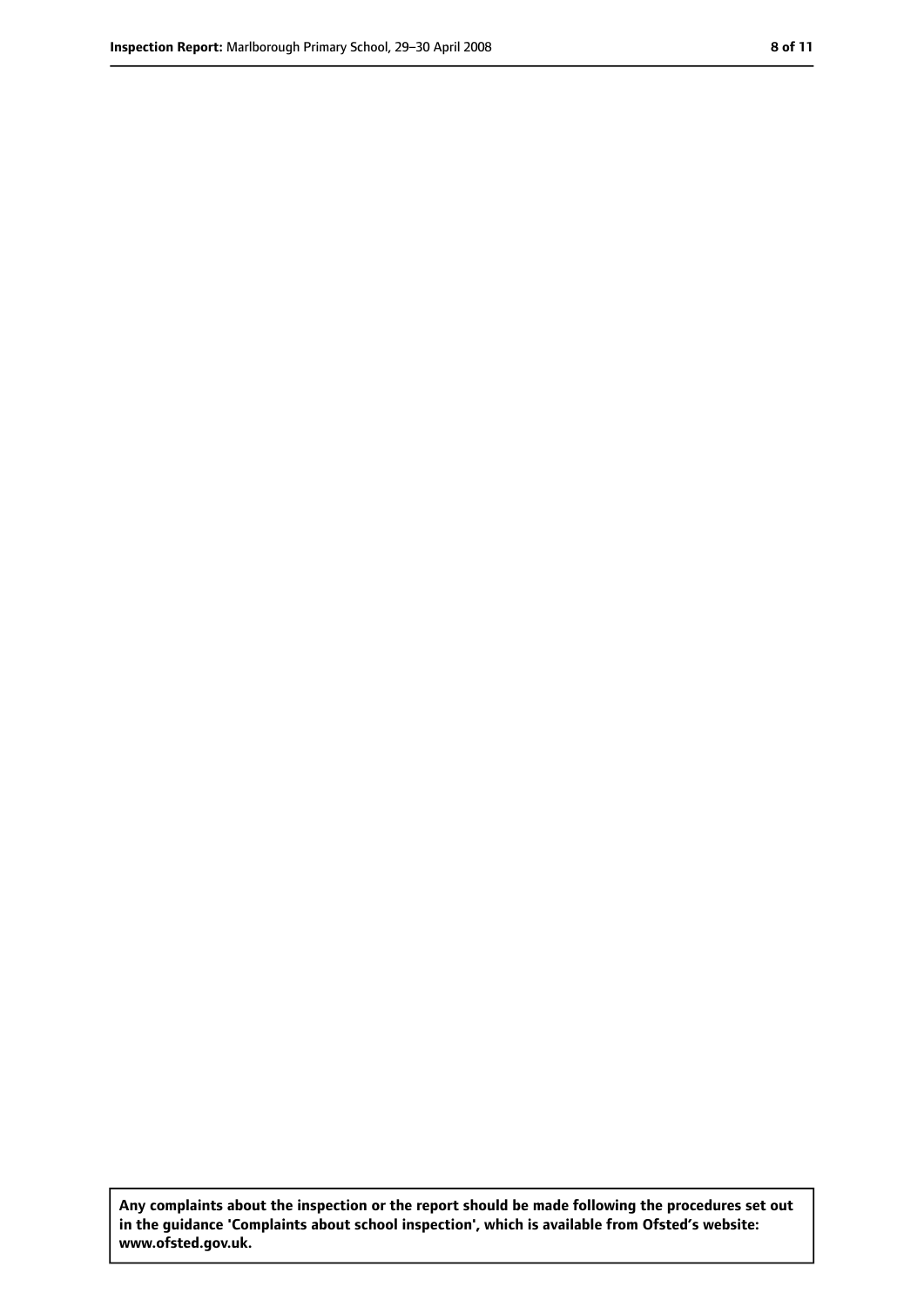#### **Annex A**

### **Inspection judgements**

| $^{\circ}$ Key to judgements: grade 1 is outstanding, grade 2 good, grade 3 satisfactory, and | <b>School</b>  |
|-----------------------------------------------------------------------------------------------|----------------|
| arade 4 inadequate                                                                            | <b>Overall</b> |

### **Overall effectiveness**

| How effective, efficient and inclusive is the provision of education, integrated<br>care and any extended services in meeting the needs of learners? |     |
|------------------------------------------------------------------------------------------------------------------------------------------------------|-----|
| Effective steps have been taken to promote improvement since the last<br>inspection                                                                  | Yes |
| How well does the school work in partnership with others to promote learners'<br>well-being?                                                         |     |
| The effectiveness of the Foundation Stage                                                                                                            |     |
| The capacity to make any necessary improvements                                                                                                      |     |

#### **Achievement and standards**

| How well do learners achieve?                                                                               |  |
|-------------------------------------------------------------------------------------------------------------|--|
| The standards <sup>1</sup> reached by learners                                                              |  |
| How well learners make progress, taking account of any significant variations between<br>groups of learners |  |
| How well learners with learning difficulties and disabilities make progress                                 |  |

#### **Personal development and well-being**

| How good is the overall personal development and well-being of the<br>learners?                                  |  |
|------------------------------------------------------------------------------------------------------------------|--|
| The extent of learners' spiritual, moral, social and cultural development                                        |  |
| The extent to which learners adopt healthy lifestyles                                                            |  |
| The extent to which learners adopt safe practices                                                                |  |
| How well learners enjoy their education                                                                          |  |
| The attendance of learners                                                                                       |  |
| The behaviour of learners                                                                                        |  |
| The extent to which learners make a positive contribution to the community                                       |  |
| How well learners develop workplace and other skills that will contribute to<br>their future economic well-being |  |

#### **The quality of provision**

| How effective are teaching and learning in meeting the full range of the<br>learners' needs?          |  |
|-------------------------------------------------------------------------------------------------------|--|
| How well do the curriculum and other activities meet the range of needs<br>and interests of learners? |  |
| How well are learners cared for, guided and supported?                                                |  |

 $^1$  Grade 1 - Exceptionally and consistently high; Grade 2 - Generally above average with none significantly below average; Grade 3 - Broadly average to below average; Grade 4 - Exceptionally low.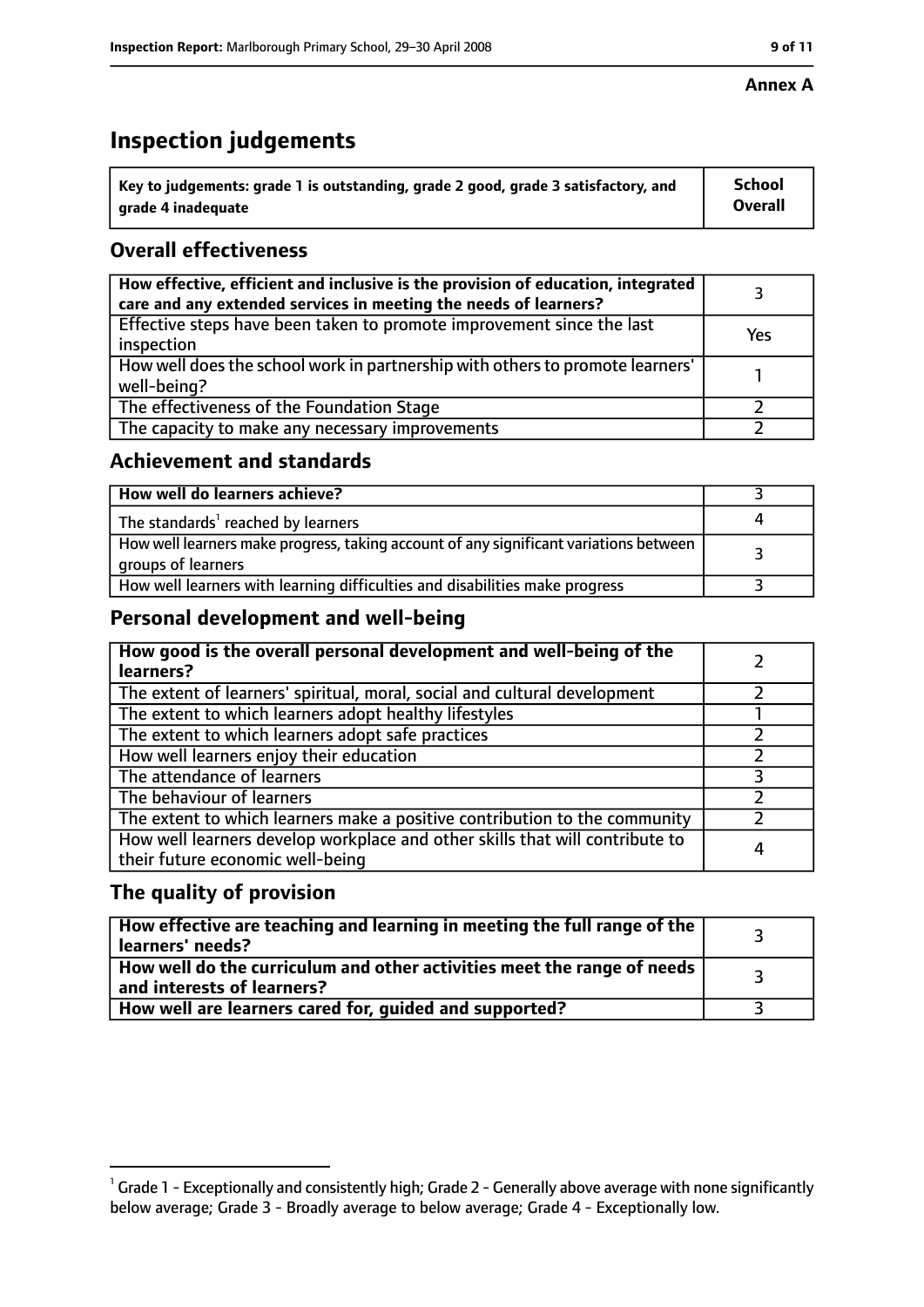## **Leadership and management**

| How effective are leadership and management in raising achievement<br>and supporting all learners?                                              |     |
|-------------------------------------------------------------------------------------------------------------------------------------------------|-----|
| How effectively leaders and managers at all levels set clear direction leading<br>to improvement and promote high quality of care and education |     |
| How effectively leaders and managers use challenging targets to raise standards                                                                 | 3   |
| The effectiveness of the school's self-evaluation                                                                                               |     |
| How well equality of opportunity is promoted and discrimination tackled so<br>that all learners achieve as well as they can                     | 3   |
| How effectively and efficiently resources, including staff, are deployed to<br>achieve value for money                                          |     |
| The extent to which governors and other supervisory boards discharge their<br>responsibilities                                                  | 3   |
| Do procedures for safequarding learners meet current government<br>requirements?                                                                | Yes |
| Does this school require special measures?                                                                                                      | No  |
| Does this school require a notice to improve?                                                                                                   | No  |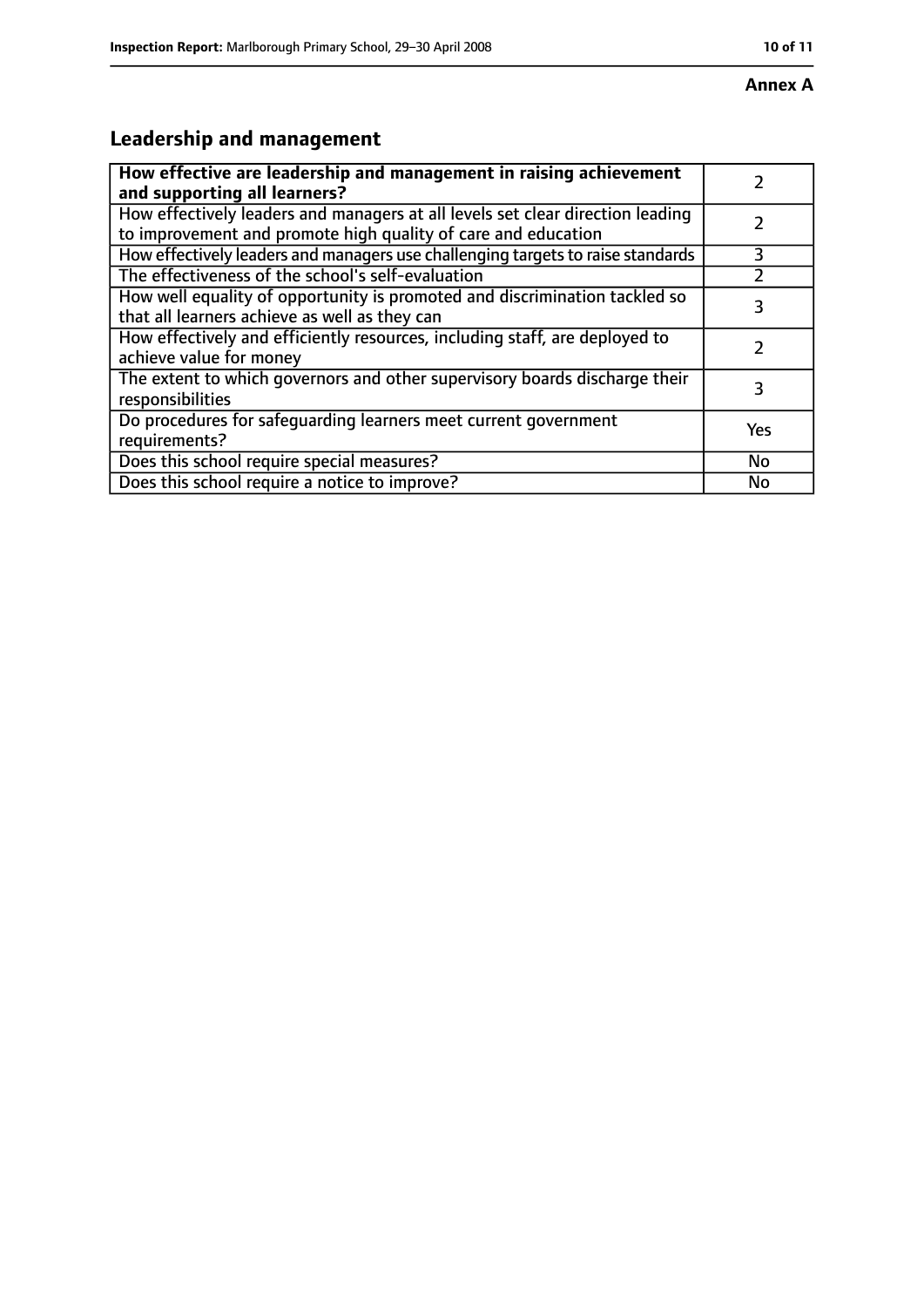#### **Annex B**

### **Text from letter to pupils explaining the findings of the inspection**

1 May 2008

#### Dear Children

Inspection of Marlborough Primary School, Plymouth PL1 4NJ

- It was really good fun coming to see you. Thank you for making us so welcome, talking to us and helping us during the inspection. I especially enjoyed the good discussion I had with some of you from Year 6 - wow, what a bunch of chatterboxes! I learned a lot. I think you would all make very good future inspectors! Right now your school is doing a satisfactory job and has improved a lot recently. Here are some of the most important bits of the inspection report that I thought you might like to know about.
- You work hard in lessons and make satisfactory and sometimes good progress; your achievement by the end of Year 6 is satisfactory.
- Your personal development is good; you clearly enjoy your time in school and get on well together and with all of the staff.
- The school's curriculum is satisfactory and you have lots of extra activities, visitors and visits that make it interesting for you.
- You told us how well you get on with your teachers and teaching assistants; they provide satisfactory, often good and occasionally excellent teaching.
- The staff do excellent work to make sure you are properly looked after.
- Your headteacher does a really good job of helping everyone work together to ensure that things keep improving.

To improve further the school should now:

- make sure that activities are always challenging enough for those of you who sometimes find work easy
- make sure targets set for your progress are high enough
- provide clear ways to show the small steps of progress made by those of you who sometimes find learning difficult.

Thank you again for all of your help.

Laurie Lewin Lead inspector